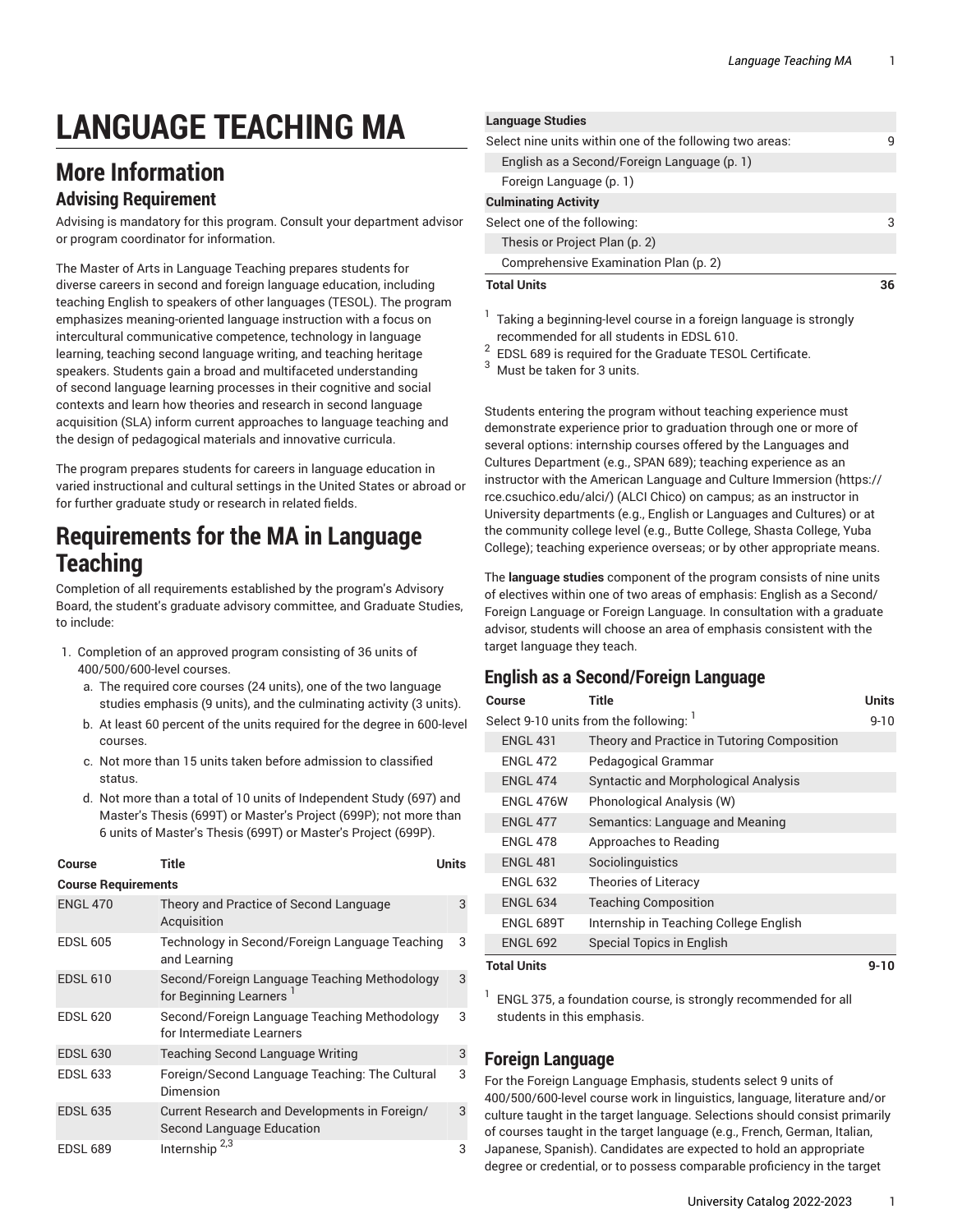language as assessed by the Languages and Cultures Department. In consultation with the graduate advisor, candidates may also select one course from the English Department offerings in linguistics, as appropriate.

#### **Culminating Activity**

The culminating activity consists of a thesis, project, or comprehensive examination. Students enroll in Master's Project or Master's Thesis units from the home department of their graduate advisory committee chair (e.g., ENGL 699P or ENGL 699T, SPAN 699P or SPAN 699T). Any 699 course normally must be taken for 3 units. Students who choose the comprehensive examination enroll in EDSL 696 for 3 units.

- <span id="page-1-0"></span>1. **Thesis or Project Plan**. Requires completion and final approval of a thesis or project for 3 units (699T or 699P), plus at least 33 units of approved course work (44 units for Single Subject Credential [Spanish] Option).
	- a. A proposal for the thesis or project must be submitted to and approved by the graduate advisory committee before the student may enroll in the thesis or project units. When human subjects approval is required, clearance must be secured before the proposal is filed.
	- b. An oral defense shall be conducted by the candidate's graduate advisory committee.
	- c. Approval by the graduate advisory committee, the Graduate Coordinator, and the Office of Graduate Studies is required.
- <span id="page-1-1"></span>2. **Comprehensive Examination Plan**. Requires completion of 3 units of Comprehensive Examination (EDSL 696) in preparation for a written comprehensive examination, with oral review, covering each of the program areas, plus at least 33 units of approved course work (44 units for Single Subject Credential [Spanish] Option).
	- a. The graduate advisory committee will prepare, administer, and evaluate the comprehensive examination.
	- b. Each examination shall be graded as honors, pass, or fail.
	- c. All parts of the comprehensive examination must receive a grade of pass. The candidate may repeat each part of the examination once.

### **Requirements for the Option in Single Subject Credential (Spanish)**

#### **Admission Requirements**

Prior to Admission to the option, students will need to have completed:

- 1. A bachelor's degree from an accredited program
- 2. Subject-matter competency waiver letter (Spanish) **OR** CSETs (Spanish)
- 3. Basic Skills Examination (e.g., California Basic Education Skills Test (CBEST) or equivalent)
- 4. Additional requirements for admission to the [Single Subject](https://catalog.csuchico.edu/colleges-departments/college-communication-education/education/single-subject-credential-program/) [Credential](https://catalog.csuchico.edu/colleges-departments/college-communication-education/education/single-subject-credential-program/) Program [\(https://catalog.csuchico.edu/colleges](https://catalog.csuchico.edu/colleges-departments/college-communication-education/education/single-subject-credential-program/)[departments/college-communication-education/education/single](https://catalog.csuchico.edu/colleges-departments/college-communication-education/education/single-subject-credential-program/)[subject-credential-program/](https://catalog.csuchico.edu/colleges-departments/college-communication-education/education/single-subject-credential-program/)) (Certificate of Clearance, TB clearance)
- 5. The following prerequisites courses:

| Course                      | Title                                           | Units |
|-----------------------------|-------------------------------------------------|-------|
| <b>Prerequisite Courses</b> |                                                 |       |
| <b>POLS 155</b>             | American Government: National, State, and Local | 3     |
| <b>CMST 131</b>             | Speech Communication Fundamentals               |       |

| or CMST 132 Small Group Communication |  |
|---------------------------------------|--|
|---------------------------------------|--|

| To be completed before Semester 3 |                                                             |   |
|-----------------------------------|-------------------------------------------------------------|---|
| <b>EDTE 255</b>                   | Introduction to Democratic Perspectives in K-12<br>Teaching | 3 |
| <b>EDTE 302</b>                   | Access and Equity in Education                              | 3 |
| <b>EDTE 451</b>                   | <b>Health Education for Secondary School Teachers</b>       | 3 |
| <b>EDTE 580</b>                   | <b>Educational Psychology</b>                               |   |

#### **Course Requirements**

| <b>EDTE 537</b><br><b>EDTE 662</b><br><b>Semester IV</b><br><b>Required Courses</b><br><b>EDUC 501</b><br><b>EDSL 620</b><br><b>EDTE 665</b><br>Culminating Activity (p. 2) | <b>Teaching Residency I</b><br>Units<br><b>Teaching Performance Assessment</b><br>Second/Foreign Language Teaching Methodology for<br>Intermediate Learners<br><b>Teaching Residency II</b><br><b>Units</b> | 12<br>3<br>3<br>6<br>3<br>15 |
|-----------------------------------------------------------------------------------------------------------------------------------------------------------------------------|-------------------------------------------------------------------------------------------------------------------------------------------------------------------------------------------------------------|------------------------------|
|                                                                                                                                                                             |                                                                                                                                                                                                             |                              |
|                                                                                                                                                                             |                                                                                                                                                                                                             |                              |
|                                                                                                                                                                             |                                                                                                                                                                                                             |                              |
|                                                                                                                                                                             |                                                                                                                                                                                                             |                              |
|                                                                                                                                                                             |                                                                                                                                                                                                             |                              |
|                                                                                                                                                                             |                                                                                                                                                                                                             |                              |
|                                                                                                                                                                             |                                                                                                                                                                                                             |                              |
|                                                                                                                                                                             |                                                                                                                                                                                                             |                              |
|                                                                                                                                                                             |                                                                                                                                                                                                             | 6                            |
|                                                                                                                                                                             | Applications for Democratic Education                                                                                                                                                                       | 3                            |
| <b>EDTE 532</b>                                                                                                                                                             | Literacy Development                                                                                                                                                                                        | 3                            |
| <b>Required Courses</b>                                                                                                                                                     |                                                                                                                                                                                                             |                              |
| <b>Semester III</b>                                                                                                                                                         |                                                                                                                                                                                                             |                              |
|                                                                                                                                                                             | <b>Units</b>                                                                                                                                                                                                | 9                            |
| must be completed before semester 3                                                                                                                                         | Basic Skills Examination and Subject Matter Competence (waiver letter or CSET)                                                                                                                              |                              |
| or ENGL 471                                                                                                                                                                 | or Intensive Theory and Practice of Second<br>Language Acquisition                                                                                                                                          |                              |
| <b>ENGL 470</b>                                                                                                                                                             | Second Language Education<br>Theory and Practice of Second Language Acquisition                                                                                                                             | 3                            |
| <b>EDSL 635</b>                                                                                                                                                             | Current Research and Developments in Foreign/                                                                                                                                                               | 3                            |
| <b>EDSL 605</b>                                                                                                                                                             | Technology in Second/Foreign Language Teaching and<br>Learning                                                                                                                                              | 3                            |
| <b>Required Courses</b>                                                                                                                                                     |                                                                                                                                                                                                             |                              |
| Semester II                                                                                                                                                                 |                                                                                                                                                                                                             |                              |
|                                                                                                                                                                             | <b>Units</b>                                                                                                                                                                                                | 11                           |
| <b>EDTE 534</b>                                                                                                                                                             | <b>Teaching Special Populations</b>                                                                                                                                                                         | $\overline{2}$               |
| <b>EDSL 633</b>                                                                                                                                                             | Foreign/Second Language Teaching: The Cultural<br>Dimension                                                                                                                                                 | 3                            |
| <b>EDSL 630</b>                                                                                                                                                             | Teaching Second Language Writing                                                                                                                                                                            | 3                            |
|                                                                                                                                                                             | Second/Foreign Language Teaching Methodology for<br><b>Beginning Learners</b>                                                                                                                               | 3                            |
| <b>EDSL 610</b>                                                                                                                                                             |                                                                                                                                                                                                             |                              |
| <b>Required Courses</b>                                                                                                                                                     |                                                                                                                                                                                                             |                              |
| Semester I                                                                                                                                                                  |                                                                                                                                                                                                             | <b>Units</b>                 |

#### <span id="page-1-2"></span>**Culminating Activity**

The culminating activity consists of a thesis, project, or comprehensive examination. Students enroll in Master's Project or Master's Thesis units from the home department of their graduate advisory committee chair (e.g., ENGL 699P or ENGL 699T, SPAN 699P or SPAN 699T). Any 699 course normally must be taken for 3 units. Students who choose the comprehensive examination enroll in EDSL 696 for 3 units.

# **Graduate Grading Requirements**

All courses in the major (with the exceptions of Independent Study - 697, Comprehensive Examination - 696, Master's Project - 699P, and Master's Thesis - 699T) must be taken for a letter grade, except those courses specified by the department as ABC/No Credit (400/500-level courses), AB/No Credit (600-level courses), or Credit/No Credit grading only. A